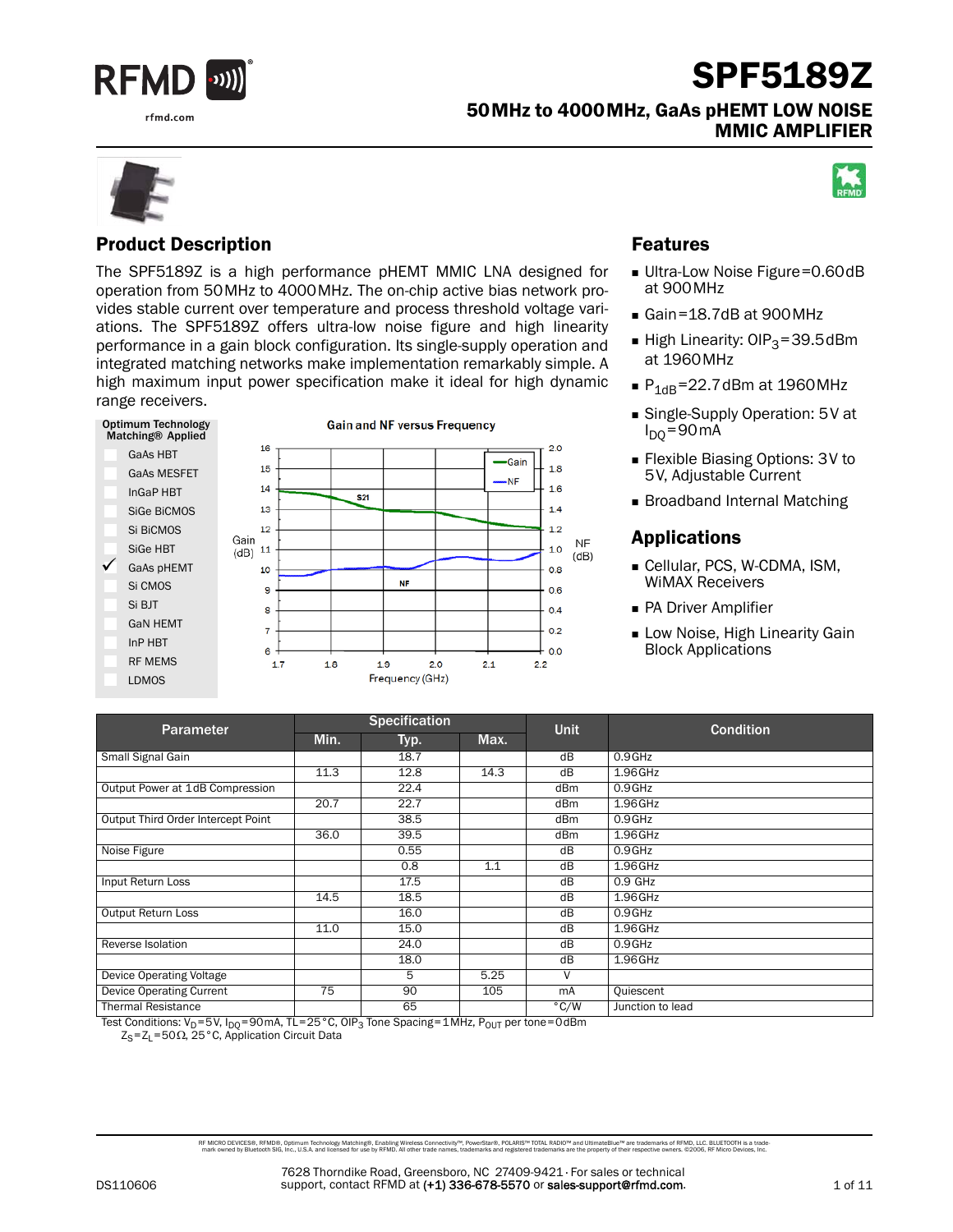

rfmd.com

#### Absolute Maximum Ratings

| <b>Parameter</b>                              | Rating           | <b>Unit</b> |
|-----------------------------------------------|------------------|-------------|
| Max Device Current $(I_n)$                    | 120              | mA          |
| Max Device Voltage $(V_D)$                    | 5.5              | ٧           |
| Max RF Input Power                            | 27               | dBm         |
| Max Dissipated Power                          | 660              | mW          |
| Max Junction Temperature (T <sub>1</sub> )    | 150              | ۰c          |
| Operating Temperature Range (T <sub>1</sub> ) | $-40$ to $+85$   | ۰c          |
| Max Storage Temperature                       | $-65$ to $+150$  | ۰c          |
| ESD Rating - Human Body Model<br>(HBM)        | Class 1B         |             |
| Moisture Sensitivity Level (MSL)              | MSL <sub>2</sub> |             |

Operation of this device beyond any one of these limits may cause permanent damage. For reliable continuous operation, the device voltage and current must not exceed the maximum operating values specified in the table on page one. Bias Conditions should also satisfy the following expression:

 $I_D V_D$ <(T $_J$ -T $_L$ )/R $_{TH}$ , j-I and T $_L$ =T $_{LEAD}$ 

#### Typical RF Performance - Application Circuit Data with  $V_D=5V$ ,  $I_D=90mA$



#### Caution! ESD sensitive device.

Exceeding any one or a combination of the Absolute Maximum Rating conditions may<br>cause permanent damage to the device. Extended application of Absolute Maximum<br>Rating conditions to the device may reduce device reliability. tions is not implied.

The information in this publication is believed to be accurate and reliable. However, no<br>responsibility is assumed by RF Micro Devices, Inc. ("RFMD") for its use, nor for any<br>infringement of patents, or other rights of thi



RFMD Green: RoHS compliant per EU Directive 2002/95/EC, halogen free<br>per IEC 61249-2-21, < 1000 ppm each of antimony trioxide in polymeric<br>materials and red phosphorus as a flame retardant, and <2% antimony in solder.

| <b>Parameter</b>          | Unit                                                               | 0.8  | 0.9  | 1.0  | 1.7  | 1.8  | 1.9  | 2.0  | 2.1  | 2.2  |
|---------------------------|--------------------------------------------------------------------|------|------|------|------|------|------|------|------|------|
|                           |                                                                    | GHz  | GHz  | GHz  | GHz  | GHz  | GHz  | GHz  | GHz  | GHz  |
| Small Signal Gain         | dB                                                                 | 19.6 | 18.7 | 17.9 | 13.8 | 13.5 | 12.9 | 12.7 | 12.2 | 11.9 |
| Noise Figure              | dB                                                                 | 0.52 | 0.55 | 0.79 | 0.75 | 0.81 | 0.83 | 0.90 | 0.91 | 0.98 |
| Output IP3                | dBm                                                                | 38.4 | 38.5 | 39.0 | 39.2 | 39.5 | 39.5 | 39.8 | 39.8 | 39.9 |
| Output P1dB               | dBm                                                                | 22.3 | 22.4 | 22.5 | 22.6 | 22.6 | 22.7 | 22.7 | 22.7 | 22.7 |
| Input Return Loss         | dB                                                                 | 17.1 | 17.5 | 17.5 | 17.5 | 17.5 | 18.5 | 18.5 | 18.5 | 18.0 |
| <b>Output Return Loss</b> | dB                                                                 | 16.0 | 16.0 | 15.5 | 14.0 | 14.0 | 14.5 | 15.0 | 15.5 | 16.0 |
| Reverse Isolation         | dB                                                                 | 24.5 | 24.0 | 23.0 | 18.5 | 18.5 | 18.0 | 18.0 | 17.5 | 17.0 |
| $Toot Condition (V - EV)$ | $-25007$<br>$-7$<br>$n \times \text{tan} - \text{ndD}$ T<br>$-500$ |      |      |      |      |      |      |      |      |      |

Test Conditions: V<sub>D</sub>=5V, I<sub>DQ</sub>=90mA, OIP<sub>3</sub> Tone Spacing=1MHz, P<sub>OUT</sub> per tone=0dBm, T<sub>L</sub>=25°C, Z<sub>S</sub>=Z<sub>L</sub>=50 $\Omega$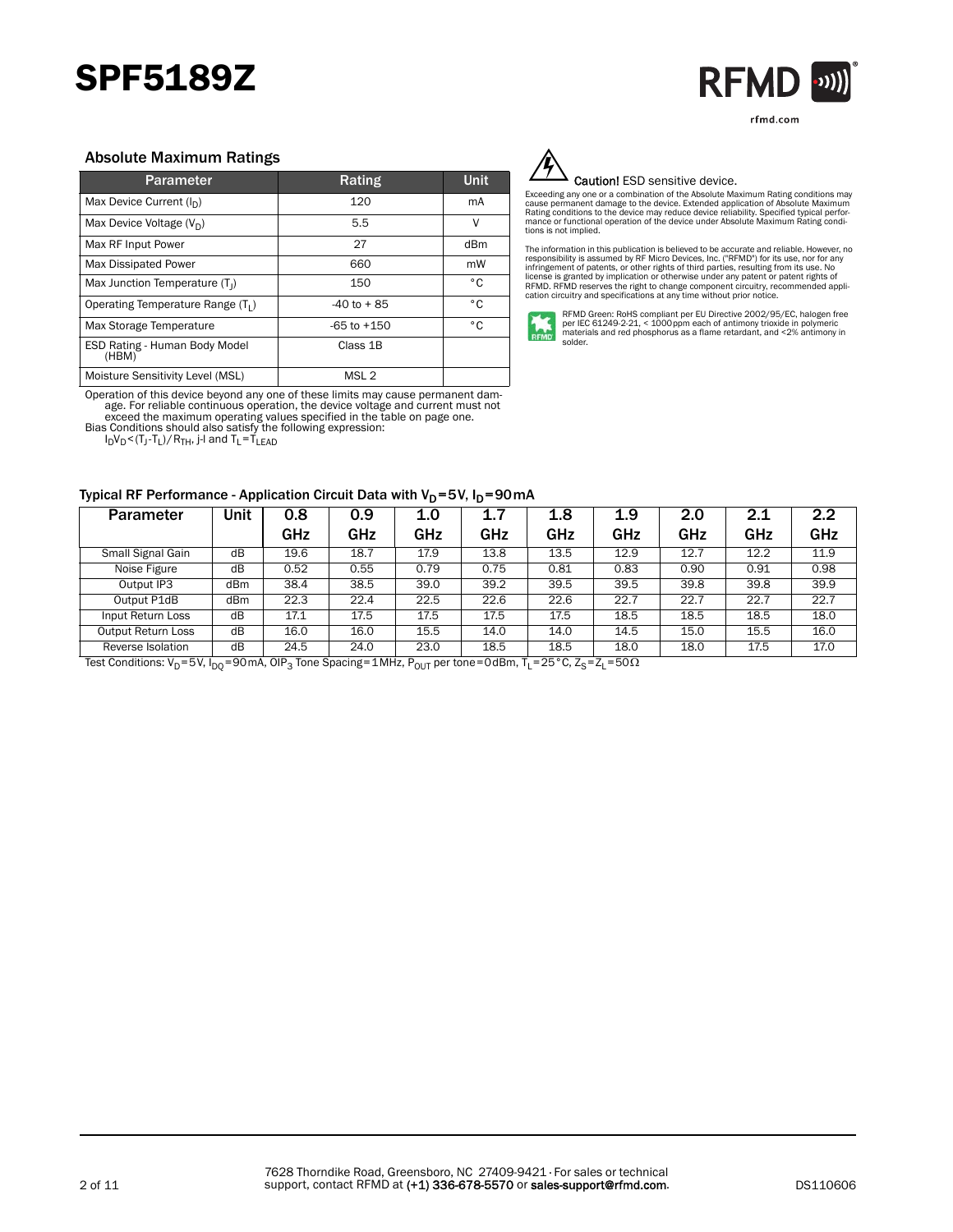



rfmd.com

### Typical RF Performance - 900 MHz Application Circuit with  $V_D$ =5V,  $I_D$ =90 mA



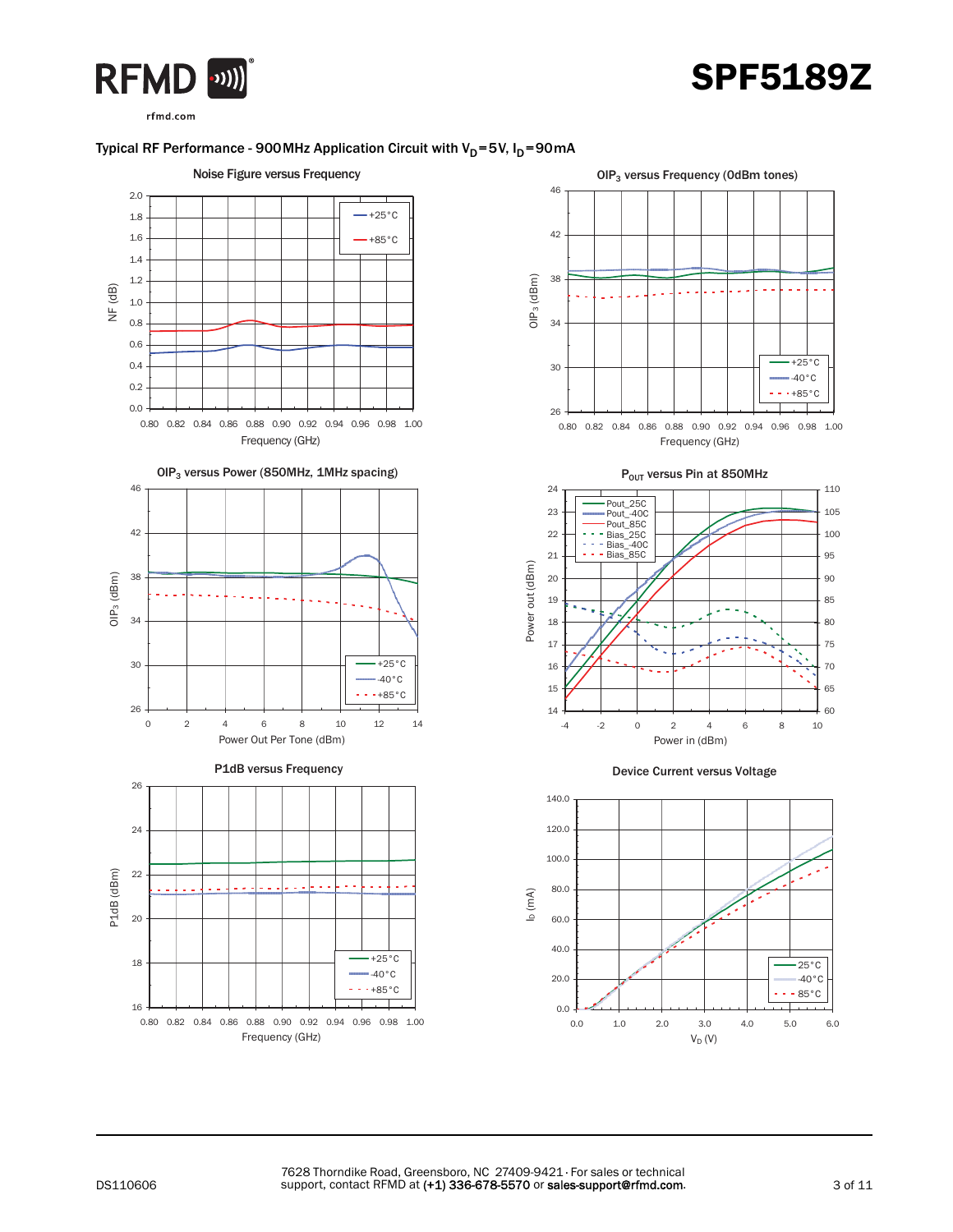

### Typical RF Performance - 900 MHz Application Circuit with  $V_D$ =5V,  $I_D$ =90 mA

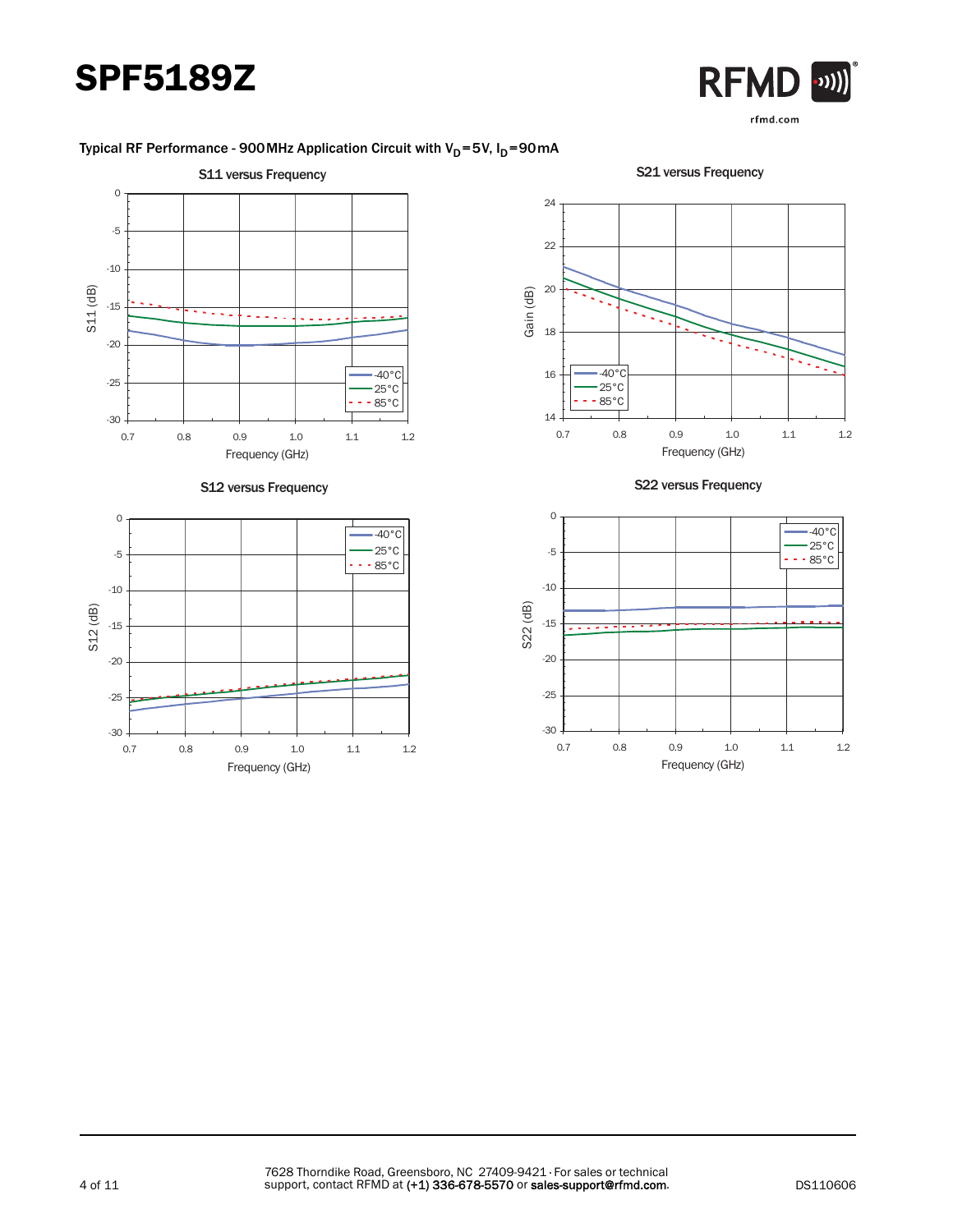



rfmd.com

### Typical RF Performance - 1900 MHz Application Circuit with  $V_D$ =5V,  $I_D$ =90 mA





P<sub>OUT</sub> versus Pin at 1900MHz

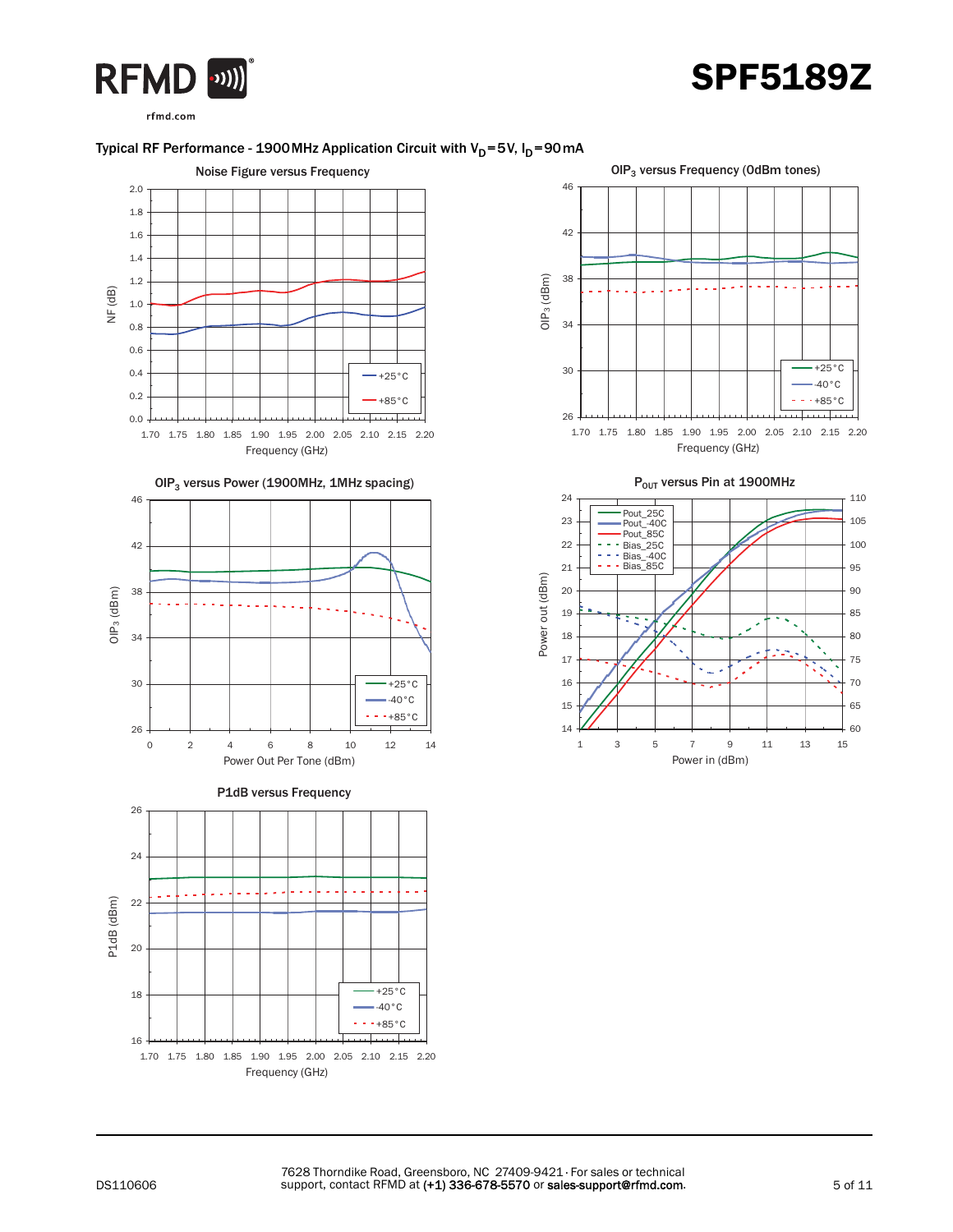

### Typical RF Performance - 1900 MHz Application Circuit with  $V_D$ =3V,  $I_D$ =90 mA

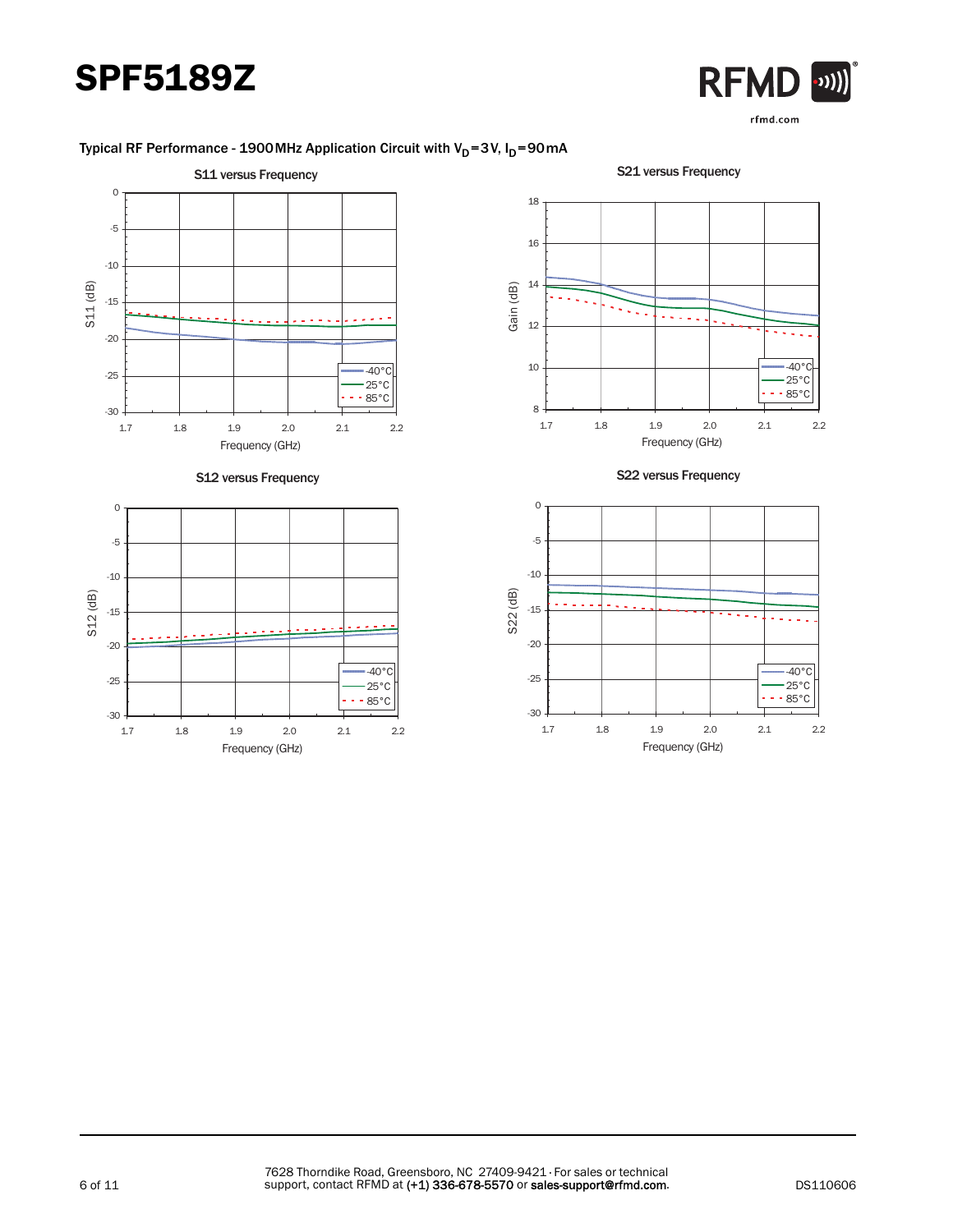



#### De-embedded Device S-parameters (Bias Tee Data)



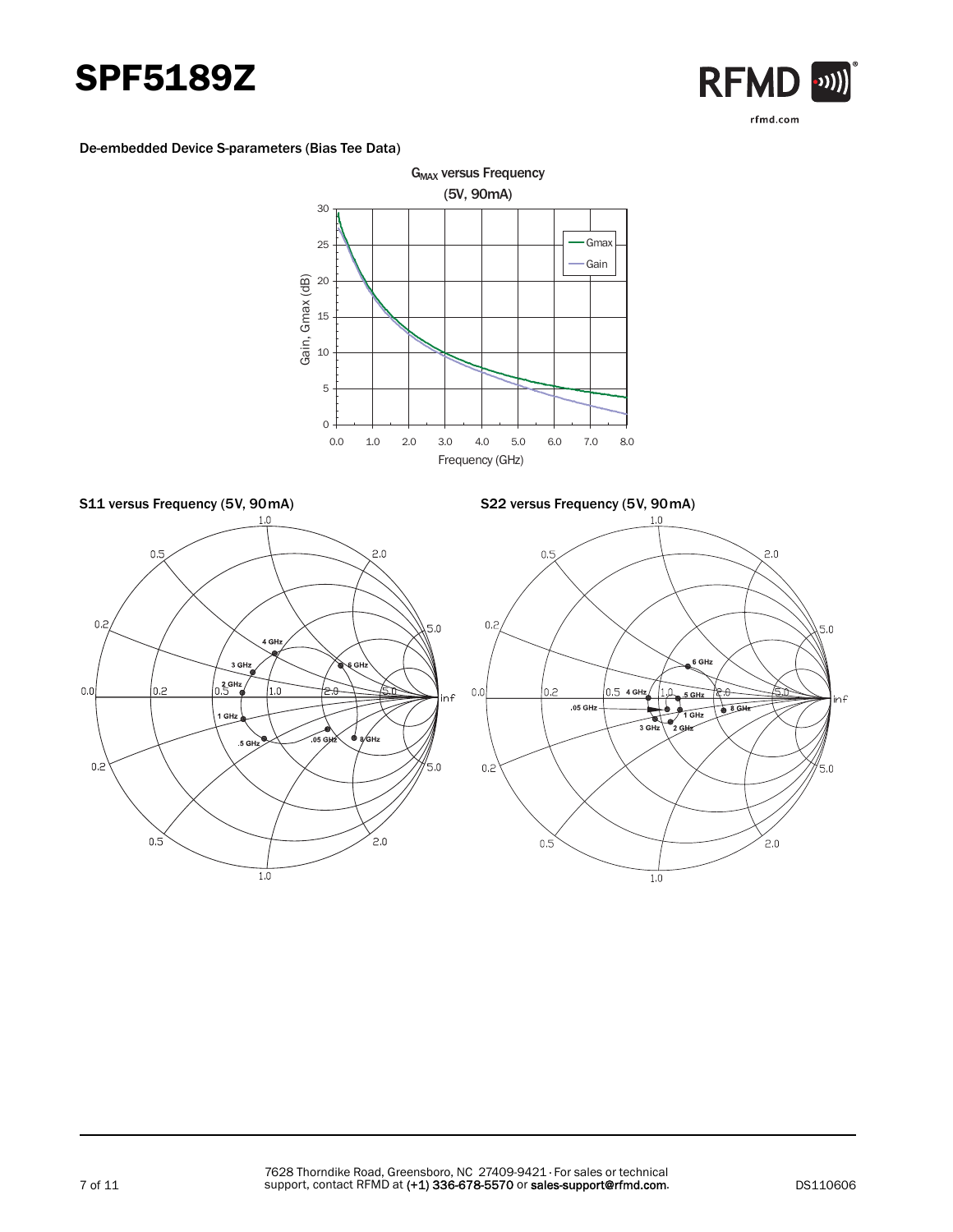



## 900MHz Evaluation Board Layout

#### Bill of Materials (SPF5189Z, 900MHz)

| C1                                               | ECJ-1VB1C104, Panasonic, 0.1uF   |
|--------------------------------------------------|----------------------------------|
| C <sub>2</sub> . C <sub>3</sub> . C <sub>4</sub> | ECJ-1VC1H101J, Panasonic, 100 pF |
|                                                  | LL1608-FSL1N5, Toko, 1.5nH       |
| ່າ                                               | LL1608-FSR15J, Toko, 150nH       |



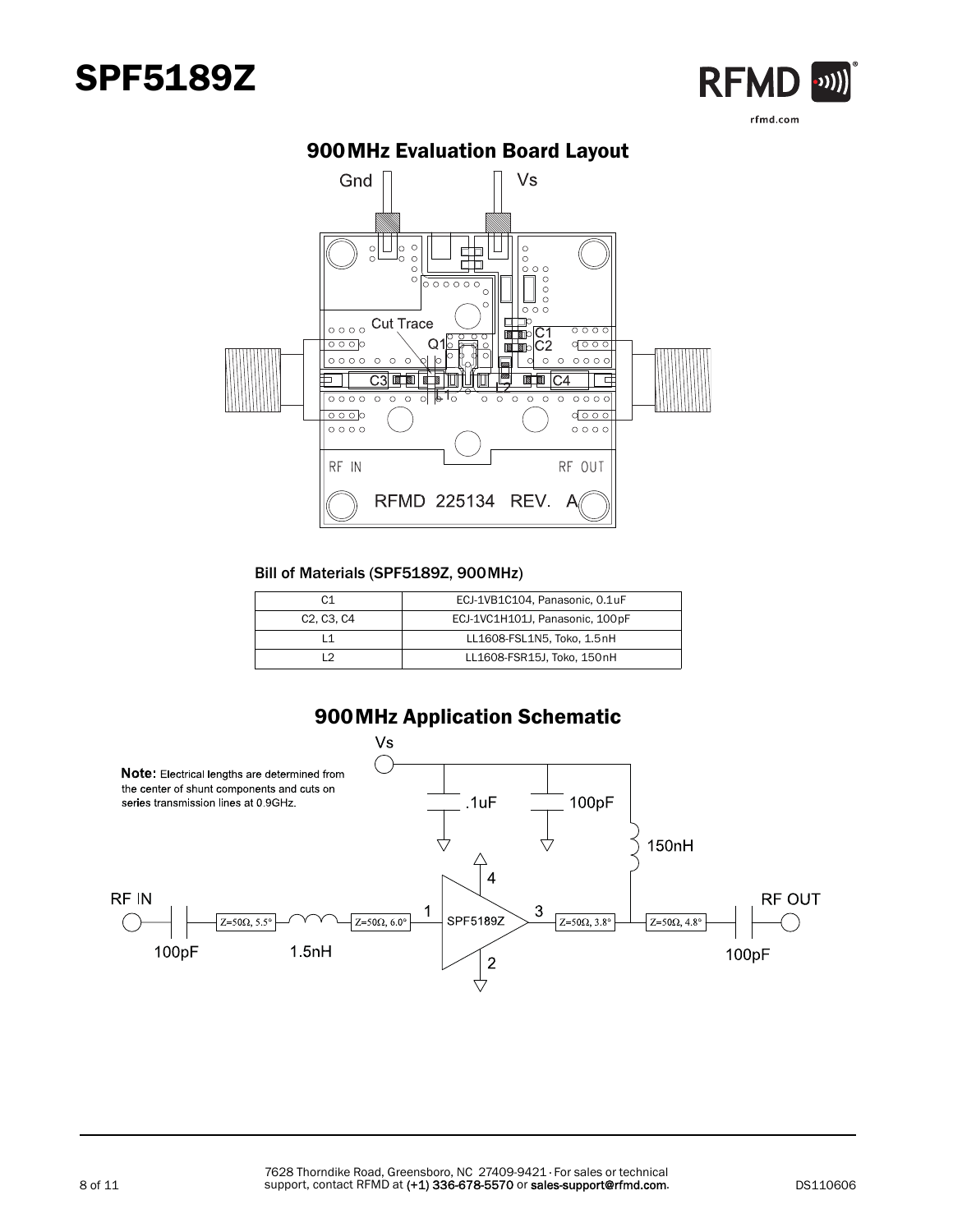



## 1900MHz Evaluation Board Layout

#### Bill of Materials (SPF5189Z, 1900MHz)

| C <sub>1</sub>                  | ECJ-1VB1C104, Panasonic, 0.1uF   |
|---------------------------------|----------------------------------|
| C <sub>2</sub> . C <sub>4</sub> | ECJ-1VC1H101J, Panasonic, 100 pF |
| C <sub>3</sub>                  | ECJ-1VC1H100, Panasonic, 10pF    |
|                                 | LL1608-FSL47N, Toko, 47 nH       |

### 1900MHz Application Schematic

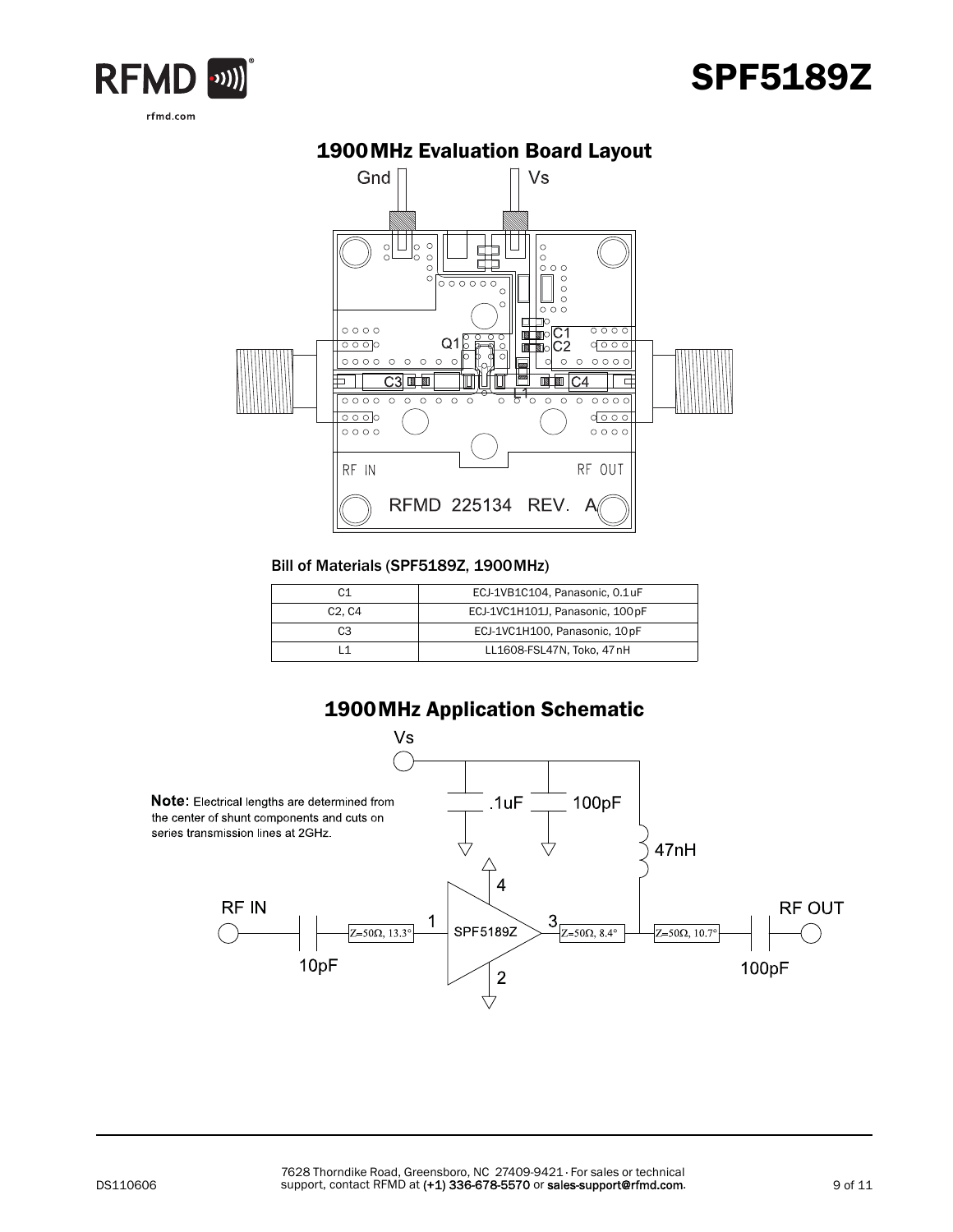

rfmd.com

## Pin Names and Description

| Pin | <b>Function</b>       | <b>Description</b>                                                                                                                                     |
|-----|-----------------------|--------------------------------------------------------------------------------------------------------------------------------------------------------|
|     | <b>RF IN</b>          | RF input pin. This pin requires the use of an external DC-blocking capacitor chosen for the frequency of<br>operation.                                 |
|     | GND                   | Connection to ground. Use via holes as close to the device ground leads as possible to reduce ground<br>inductance and achieve optimum RF performance. |
|     | <b>RF OUT/DC BIAS</b> | RF output and bias pin. This pin requires the use of an external DC-blocking capacitor chosen for the<br>frequency of operation.                       |
|     | GND                   | Connection to ground. Use via holes as close to the device ground leads as possible to reduce ground<br>inductance and achieve optimum RF performance. |



## Package Drawing